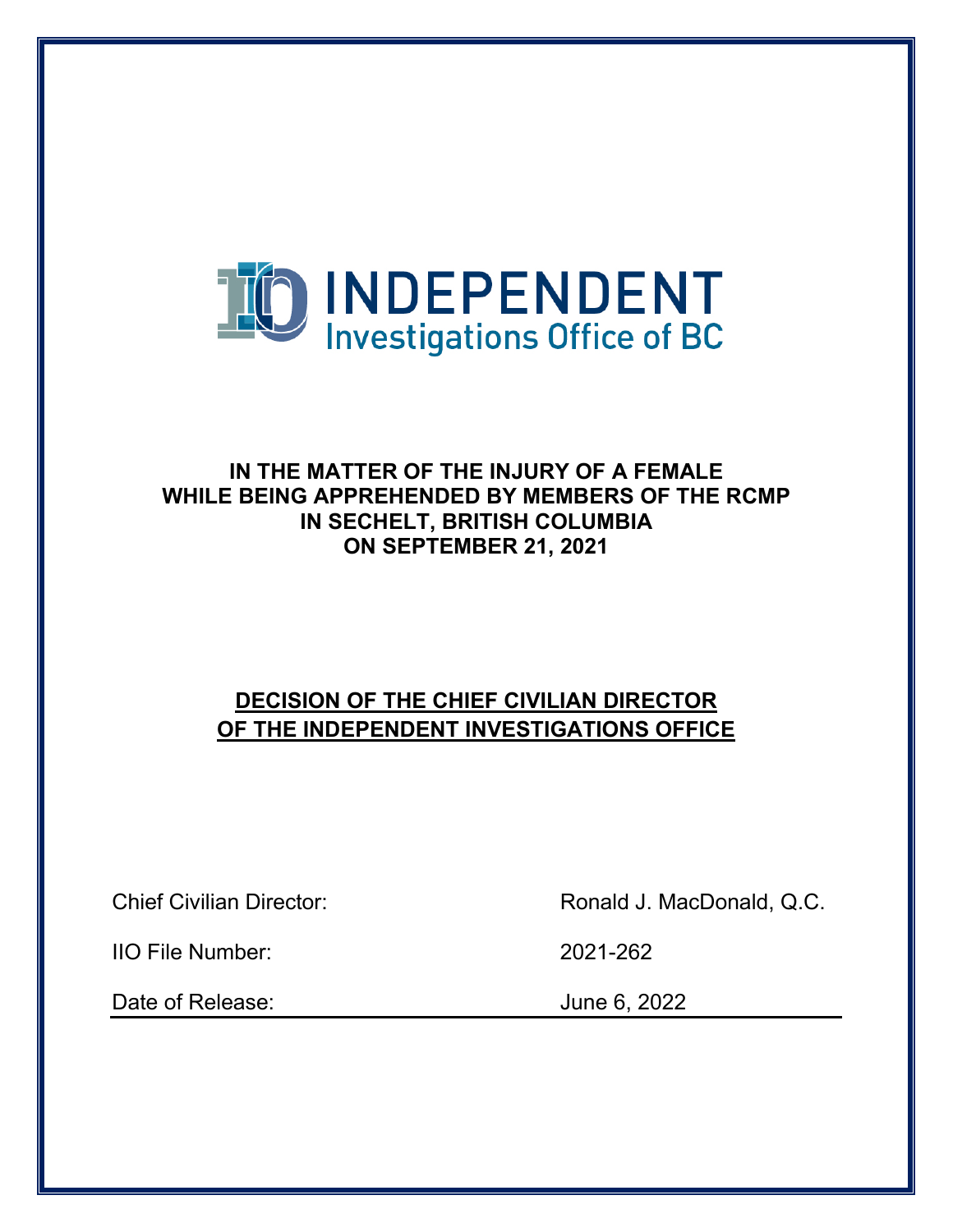Hispanish Maritim River Button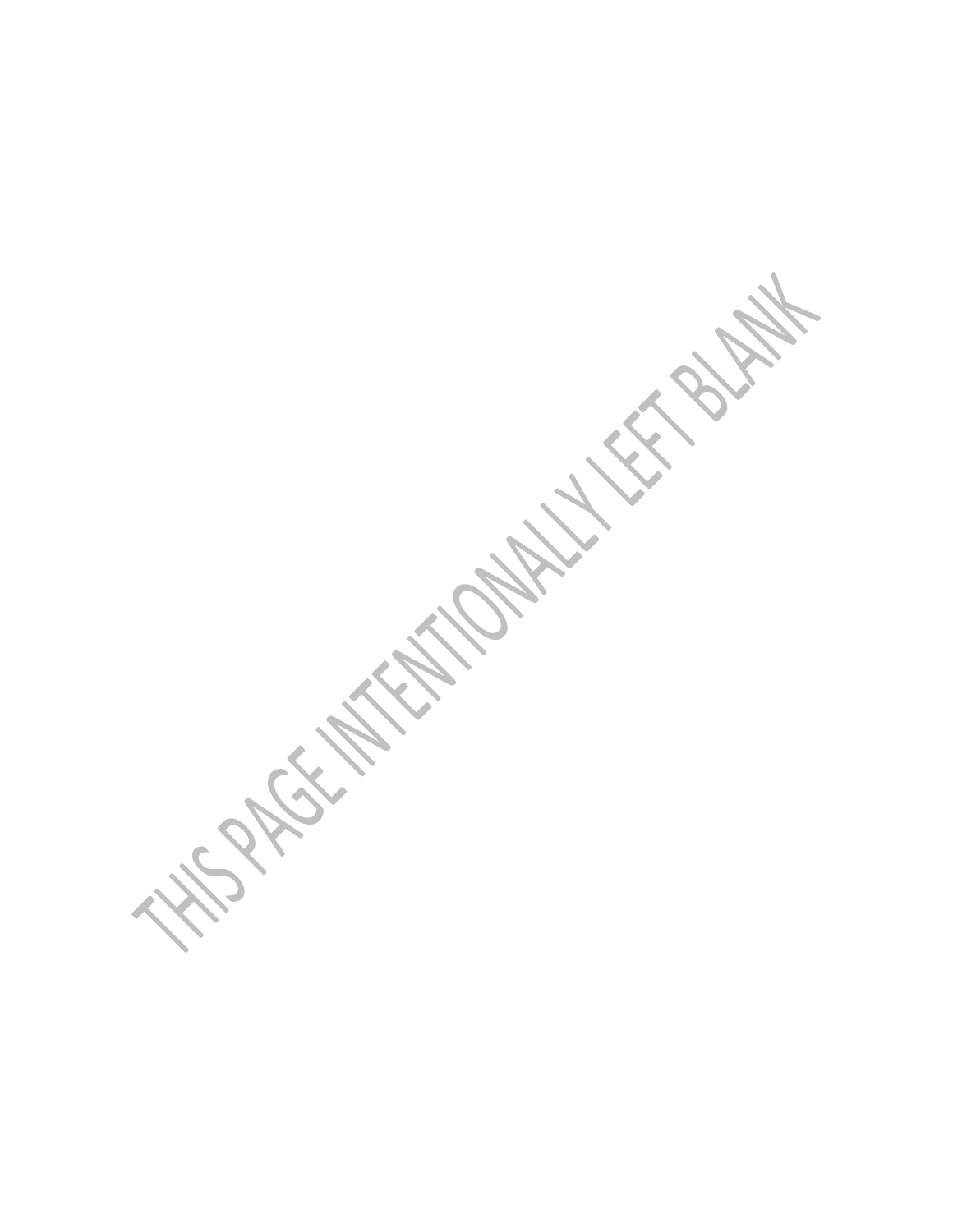### **INTRODUCTION**

On the evening of September 21, 2021, the Affected Person ('AP') was detained for impaired driving, and was taken to the Sechelt RCMP detachment. While officers were conducting a routine search of AP at the detachment, she was asked to give them a cloth mask she was carrying, fastened around her upper arm. AP was resistant to the request, and the Subject Officer ('SO') took the mask from AP's hand. In the course of this movement, the mask's string caught on AP's left ring finger and severed the finger at the first joint. Because a serious injury had occurred in connection with police action, the Independent Investigations Office ('IIO') was notified and commenced an investigation. The narrative that follows is based on evidence collected and analyzed during the investigation, including the following:

- statements of AP, one jail guard and two witness police officers;
- police Computer-Aided Dispatch ('CAD') and Police Records Information Management Environment ('PRIME') records;
- Closed-Circuit Television ('CCTV') video recordings from the RCMP detachment;
- video from a police vehicle's Watchguard dash camera system;
- exhibit examination; and
- medical evidence.

The IIO does not compel officers who are the subject of an investigation to submit their notes, reports and data. In this case, SO did not provide any account to the IIO.

#### **NARRATIVE**

At about 10:20 p.m. on September 21, 2021, Sechelt police received a report of a possibly impaired driver. Witness Officers 1 and 2 ('WO1' and 'WO2') located the suspect vehicle and pulled it over after activating their police vehicle's emergency lights and siren, following for a significant distance before it eventually entered a dead-end street and stopped. AP was the sole occupant of the suspect vehicle, and her interactions with the investigating officers, once she exited her car, were captured on police Watchguard video recordings with audio. The recordings show that AP was physically resistant and argumentative with the officers throughout. She was handcuffed, though she managed to free one hand from the cuffs while she was in the back of the police vehicle. She was arrested for impaired operation and for obstruction, and was taken to the RCMP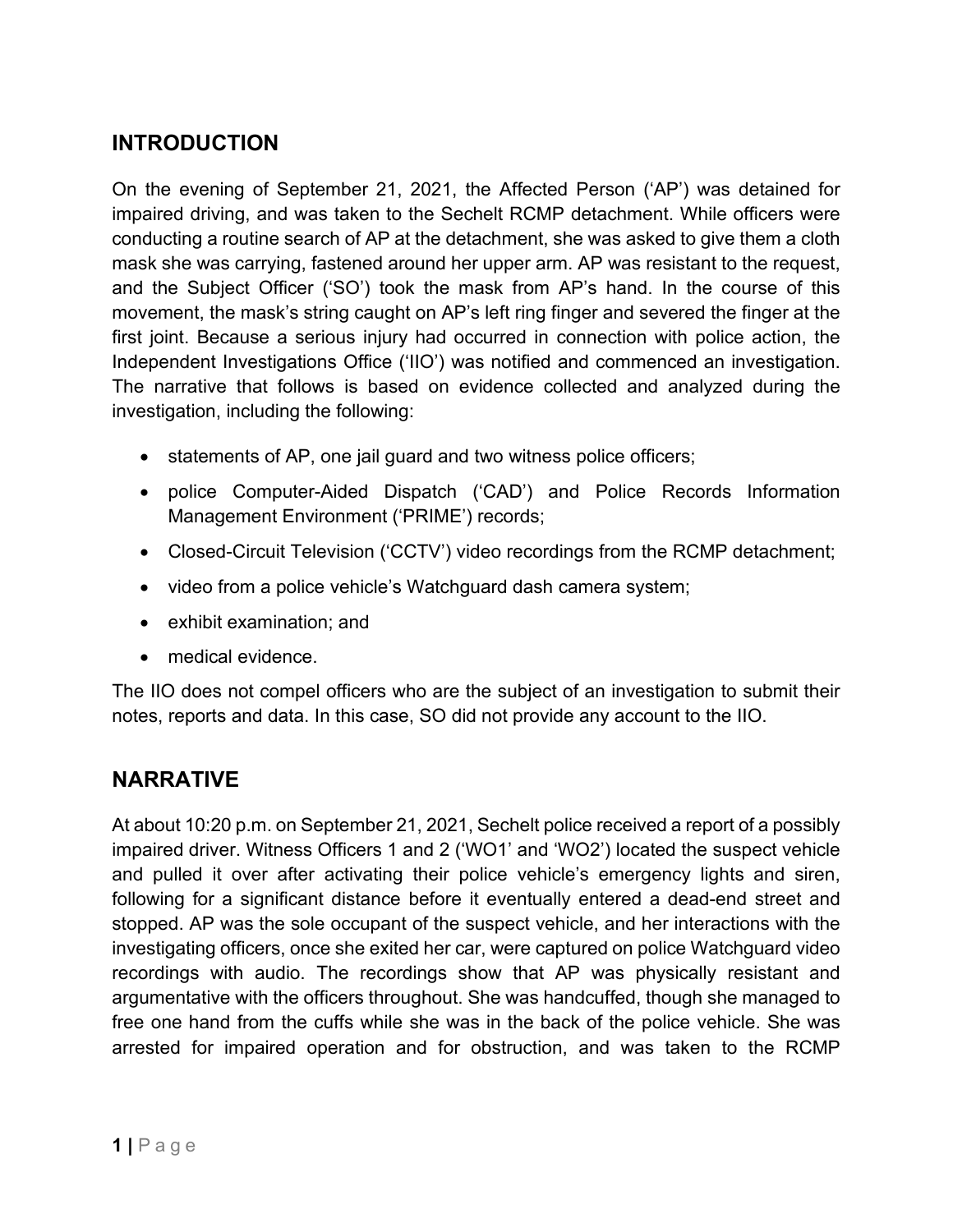detachment. Watchguard video from inside the police vehicle shows that AP was not wearing or carrying a mask on her face or on the outside of her jacket sleeve at the time she was transported.

CCTV recordings at the detachment show AP being brought into the booking area in the presence of WO1, WO2, SO and a civilian jail guard. There is no audio track, but it appears that AP continues to be argumentative and less than fully cooperative. AP initially sits on a bench and kicks off her shoes. She is then stood up and turned to face the wall while the arresting officers remove the handcuffs. SO steps forward to assist, and can be seen to take the handcuffs and place them on the counter. Next, WO1 and WO2 remove AP's outer jacket and other items. WO1, a female officer, then conducts a pre-custody search of AP's person while WO2 and SO stand nearby.

The video is rather low-resolution, but appears to show that at one point, the two male officers step forward, attempting to take something from AP's upper left arm, with AP apparently resisting. The interaction ends when SO tugs the item away from the area of AP's hand or wrist and places it over on the counter. AP immediately shows distress, turning and holding out her left hand. The officers seat her back on the bench, and she can be seen to bend forward to pick something up off the floor in front of her. Her left ring finger has been severed at the first knuckle.

AP was transported to hospital where her damaged finger was treated, but she was advised that the severed finger tip could not be surgically re-attached.

AP subsequently told the IIO that in the booking area she had been surrounded by five officers. She said she was wearing her "favourite" mask, and when it was removed from her face she kept hold of it with her fingers. Told to hand over the mask, she said, she refused, saying she had a right to retain it. AP said that an officer "pulled and pulled" on the mask, but "I just held myself strong". She said that the elastic of the mask was hanging on her finger, and the officer kept pulling until her finger was sliced off. Shown the video of the incident, AP said it did not assist her in remembering anything further, though she was able to identify SO as the officer who pulled the mask.

WO1 told the IIO that when AP was being searched, she was carrying the mask on her left bicep. WO1 said that she heard SO telling AP to hand over the mask, but AP refused. WO2 stated that during the search he saw AP swinging her left arm, so took hold of it. He said he saw that at this point she was holding on to a mask with her left hand. He was not sure who had moved the mask down AP's arm to her wrist or hand. He said he saw SO pull at the mask, telling AP to let go of it, but AP swore at the officers and refused. WO2 said he then saw blood shoot from AP's left ring finger, and saw the severed finger on the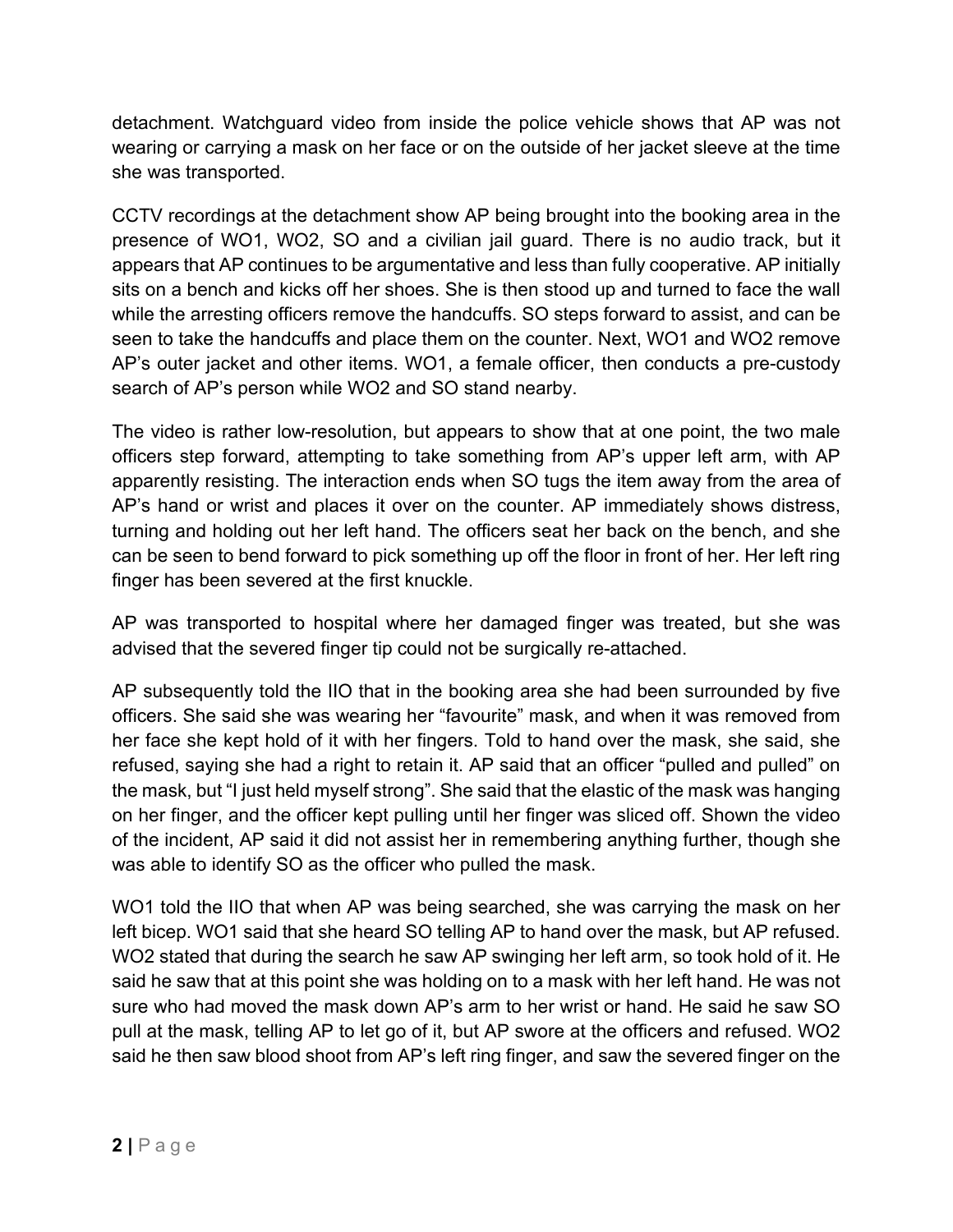floor. WO2 thought at first, he said, that there had been a razor blade concealed in the mask, or that AP had a previous injury of which the officers were unaware. WO1's conclusion, as conveyed to IIO investigators, was that the mask's elastic must have been wrapped around the finger, and severed it when pulled tight.

The mask involved in the incident was examined by IIO investigators. It was a commercially branded cloth non-medical face mask. There were no apparent irregularities anywhere in the mask material, the elastic or the wire nose insert. There was no sign of any blood anywhere on the mask that might indicate which part of the item had cut AP's finger.

# **LEGAL ISSUES AND CONCLUSION**

The purpose of any IIO investigation is to determine whether there are reasonable grounds to believe that an officer, through an action or inaction, may have committed any offence in relation to an incident resulting in serious harm or death. More specifically, the issue to be considered in this case is whether SO may have committed an offence through the use of unauthorized, unnecessary or excessive force against AP.

With respect to the initial interaction between AP and the police, video evidence demonstrates that WO1 and WO2 were justified in stopping AP and investigating her based on sobriety concerns. Her behaviour at the scene was clearly obstructive, and there was nothing improper about her arrest on that basis, or about the manner in which she was treated while being taken into custody and transported to cells.

Likewise, it is clear that, while AP remained uncooperative throughout, she was handled appropriately and with minimal force by the three involved officers. Since she was evidently being taken into custody, it was not unreasonable to require her to relinquish the mask that officers noticed hanging on her arm, and when she refused and resisted, a measured amount of force was justified in overcoming that resistance. AP herself acknowledged that she was particularly resistant in that regard, as it was her "favourite" mask. The video shows no more than a brief, sharp tug on the mask by SO, and it is inexplicable that this relatively limited exercise of force could have caused such significant harm. The fact that it did does not render the use of force disproportionate or excessive, and SO cannot be held liable for what was, in essence, a freak accident.

Accordingly, as the Chief Civilian Director of the IIO, I do not consider that there are reasonable grounds to believe that an officer may have committed an offence under any